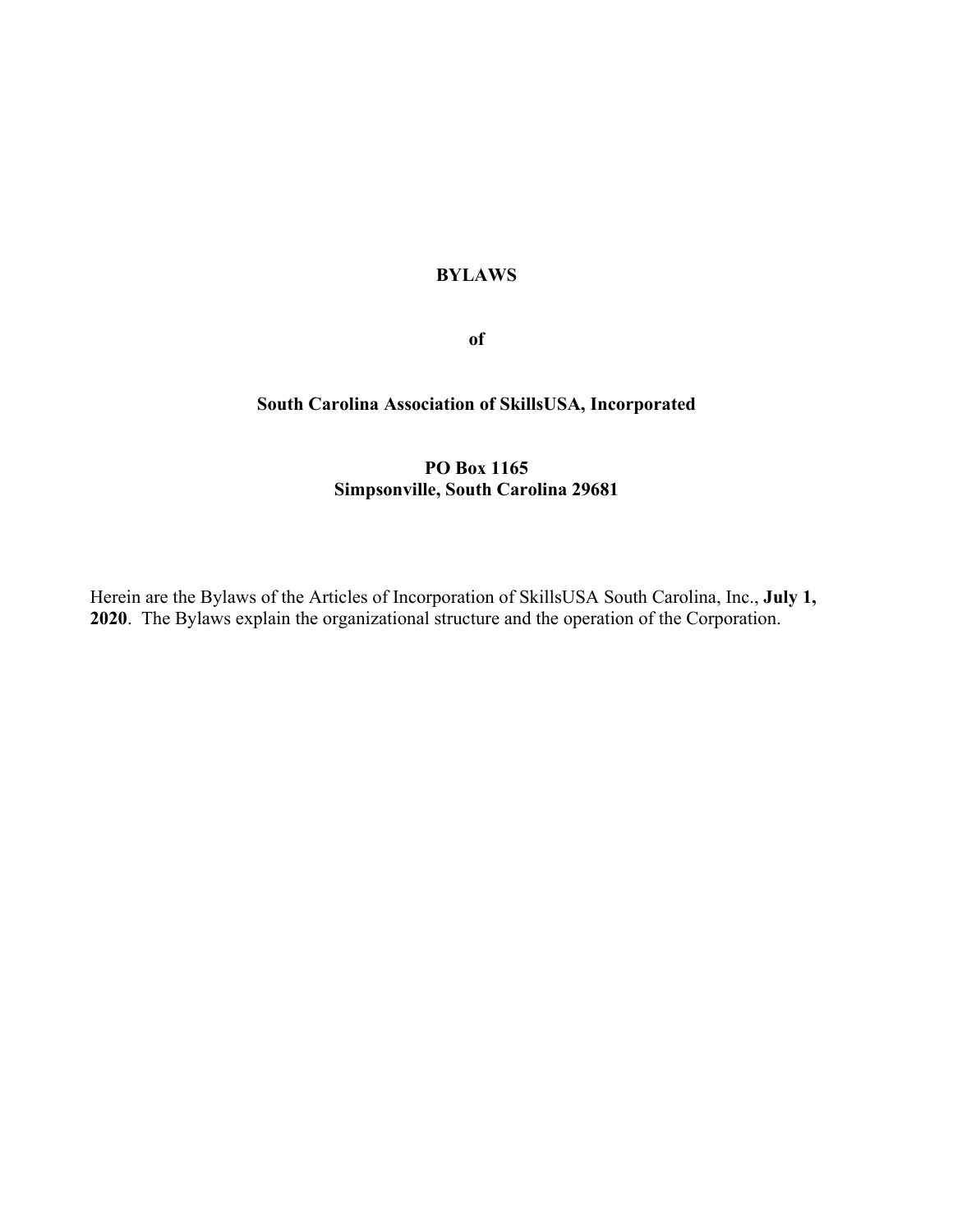### **South Carolina Association of SkillsUSA, Incorporated Bylaws**

### **ARTICLE I**

#### *Name*

**Section 1**: The name of the Corporation shall be South Carolina Association of SkillsUSA, Incorporated.

### **ARTICLE II**

#### *Purposes*

- **Section 1**: In furtherance of the educational purposes of the Corporation set forth in the Certificate of Incorporation, the Board of Directors shall formulate policies and procedures for the issuance of charter(s) by the Corporation to local associations formed under the direction of the officials designated by the State agency responsible for the administration of career and technical education or for supervision of the administration of career and technical education in South Carolina as per State law. Hereafter known as State Agency or Agencies.
- **Section 2**: The Board of Directors shall establish policies and procedures for the establishment of a student organizations, composed of the chartered middle, high and post-secondary schools, to be known as South Carolina Association of SkillsUSA.

#### **ARTICLE III**

#### *Establishment of the Board; Roles and Duties*

- **Section 1**: The authority and administration of the South Carolina Association of SkillsUSA affairs shall be vested in the South Carolina Association of SkillsUSA State Board of Directors, henceforth referred to as "Board of Directors." The roles and duties of the Board of Directors shall be as follows:
	- (a) Employ an Executive Director whose duties and responsibilities shall be determined by the Board of Directors and who shall attend all meetings of the Board of Directors;
	- (b) Direct, supervise, and issue annual performance appraisals of the Executive Director:
	- (c) Establish Regions that represent defined geographic areas of the state;
	- (d) Implement checks and balances to ensure fiscal accountability;
	- (e) Oversee operations of the organization, including the execution of all contracts, deeds, mortgages, or other obligations incurred;
	- (f) Develop and implement a statewide strategic plan for the organization at least once every three years;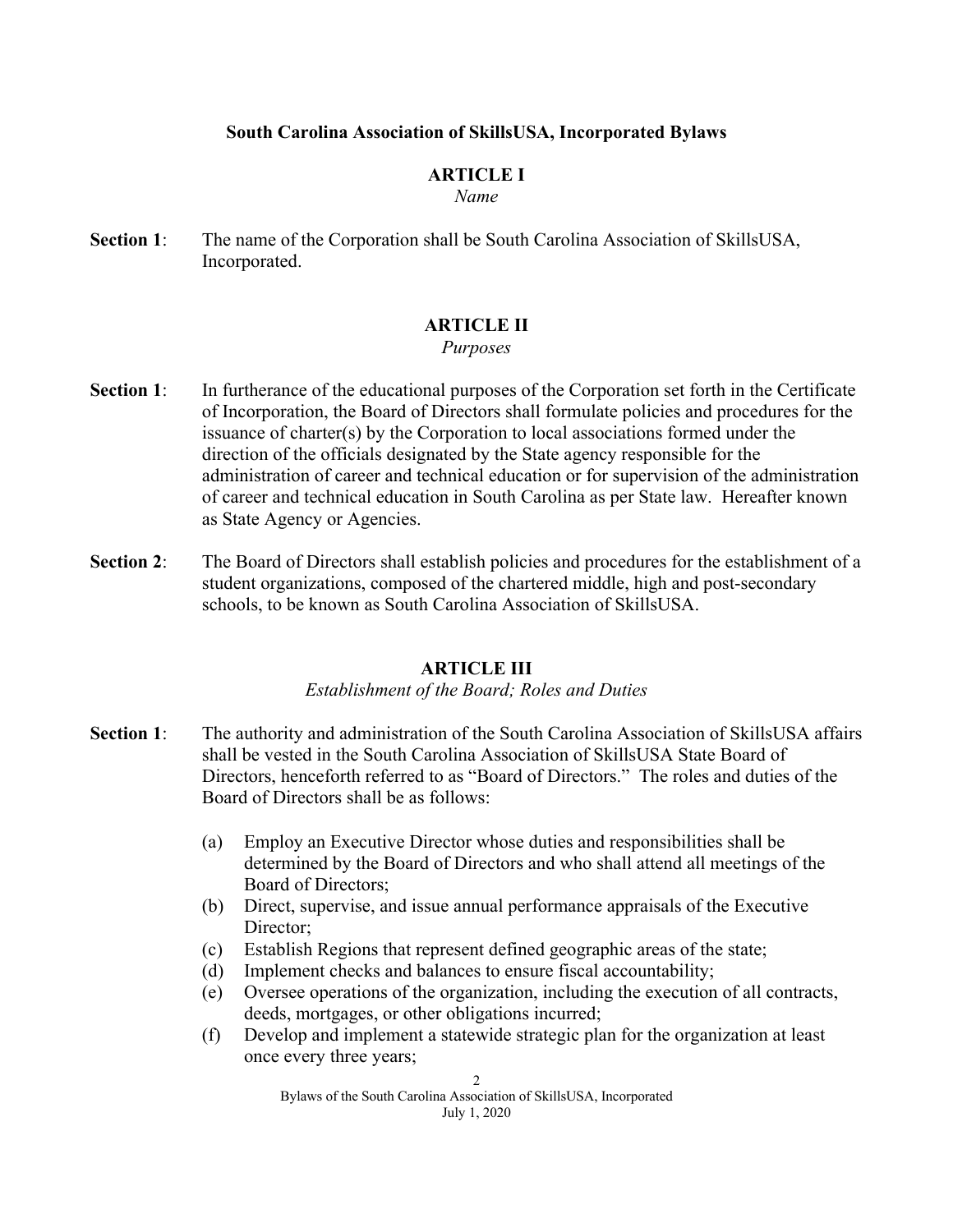(g) Any other activities that are consistent with the purpose and functions of the organization as set forth in Article II of these Bylaws.

# **ARTICLE IV**

#### *Board of Directors*

- **Section 1:** The direction and management of the affairs, funds, and properties of the Corporation shall be vested in the Board of Directors who shall pursue such policies and guidelines as shall be in accordance with the provisions of the Certificate of Incorporation, these Bylaws, and the laws of the State of South Carolina.
- **Section 2:** There shall be one (1) non-administrative secondary representative from each of the four (4) regions on the South Carolina Association of SkillsUSA, Board of Directors, elected by the members of the Board of Directors. If there are more than two candidates, the *preferential* ballot method will be used as described in *Robert's Rules of Order*. A majority vote is required using the preferential method. No more than one (1) representative shall be elected to represent each of the four (4) regions of South Carolina, hereinafter specified.
	- (a) The aforementioned regions shall be constituted as follows:
		- Region 1: Abbeville, Anderson, Cherokee, Edgefield, Greenville, Greenwood, Laurens, McCormick, Oconee, Pickens, Saluda, and Spartanburg Counties.
		- Region 2: Chester, Fairfield, Lancaster, Lexington, Newberry, Richland, Union and York Counties.
		- Region 3: Chesterfield, Clarendon, Darlington, Dillon, Florence, Georgetown, Horry, Kershaw, Lee, Marion, Marlboro, Sumter, Williamsburg Counties.
		- Region 4: Aiken, Allendale, Bamburg, Barnwell, Beaufort, Berkeley, Calhoun, Charleston, Colleton, Dorchester, Hampton, Jasper, Orangeburg Counties.
	- (b) At the meeting prior to the Board of Directors Annual Retreat, the Board of Directors members shall elect a representative for a two-year term to fill the positions of regional representatives as these become vacant upon the expiration of the terms of office as specified herein.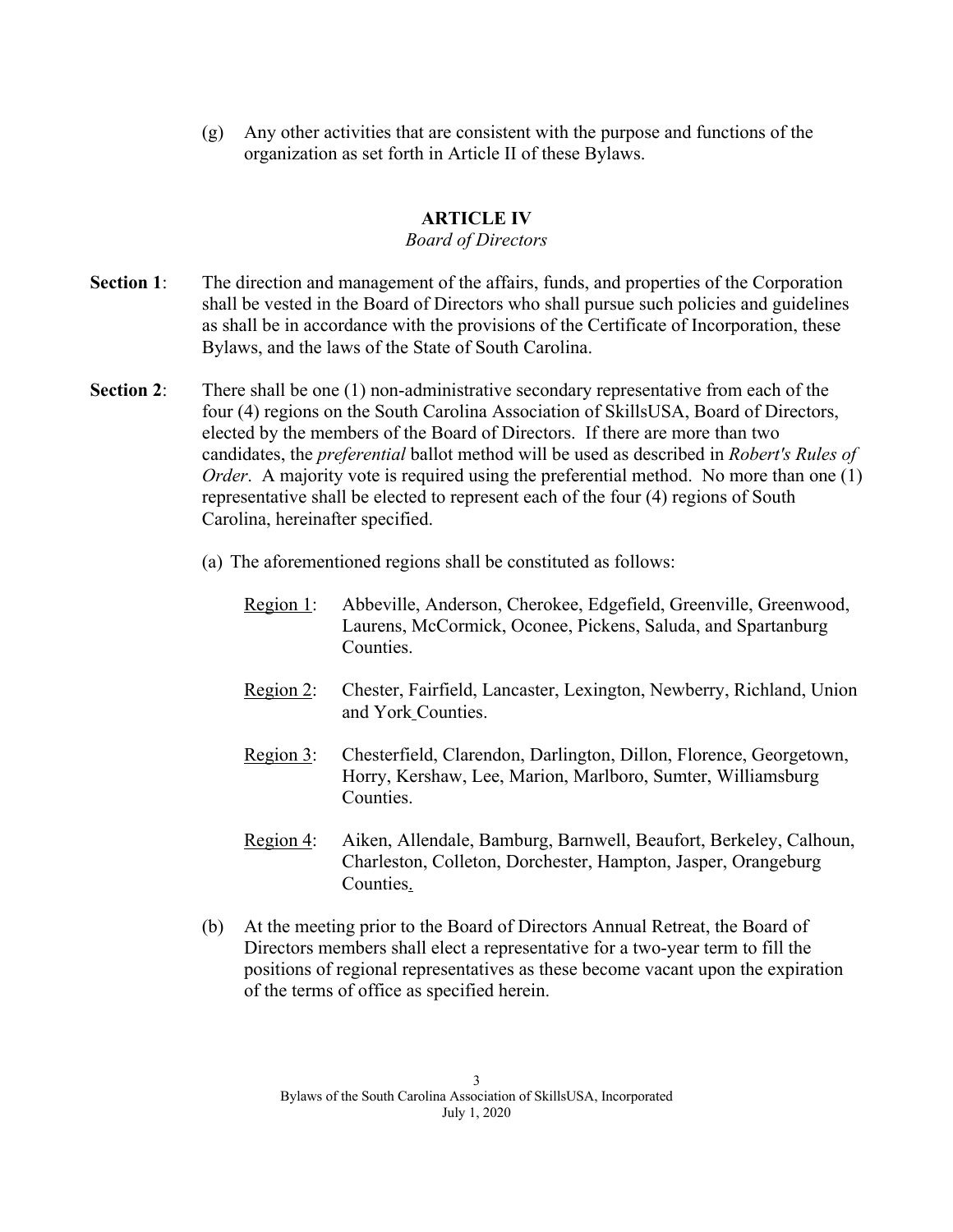- (c) The terms of the Regional Representatives shall be two (2) years. The terms shall be staggered such that Regions I and III shall be elected in odd years, and Regions II and IV shall be elected in even years.
- (d) No Regional Representative shall be eligible for service on the Board for more than three consecutive terms, except that any member who shall have been appointed by the Board to fill a vacancy for an unexpired term [as set forth in subsection (f) of this Article] shall be eligible for re-election for three full terms.
- (e) Regional Representative shall hold office for the term(s) or time period for which they are elected and until a successor shall have been elected or appointed and qualified according to these Bylaws.
- (f) In case any member of the Board of Directors shall, by death, resignation, incapacity to act, or otherwise cease to be a member of the Board during his/her term, a successor shall be chosen by majority vote of the members of the Board remaining in office to serve until the next regular election for that region.
- **Section 3**: There shall be three (3) At-Large Representatives on the SkillsUSA South Carolina, Inc., Board of Directors, elected by the members of the Board of Directors.
	- (a) The At-Large Representative terms shall stager such that no more than one (1) At-Large Representative term shall expire each year.
	- (b) At the meeting prior to the annual Board Retreat meeting, the Board of Directors members shall elect a representative for a three-year term to fill the position of At-Large Representative as these become vacant upon the expiration of the terms of office as specified herein. If there are more than two candidates, the preferential ballot method will be used as described in Robert's Rules of Order. A majority vote is required using the preferential method.
	- (c) No At-Large Representative shall be eligible for service on the Board for more than two (2) consecutive terms, except that any member who shall have been appointed by the Board to fill a vacancy for an unexpired term [as set forth in subsection (f) of this Article] shall be eligible for re-election for two (2) full terms.
	- (d) At-Large Representative shall hold office for the term(s) or time period for which they are elected and until a successor shall have been elected or appointed and qualified according to these Bylaws.
	- (e) In case any member of the Board of Directors shall, by death, resignation, incapacity to act, or otherwise cease to be a member of the Board during his/her term, a successor shall be chosen by majority vote of the members of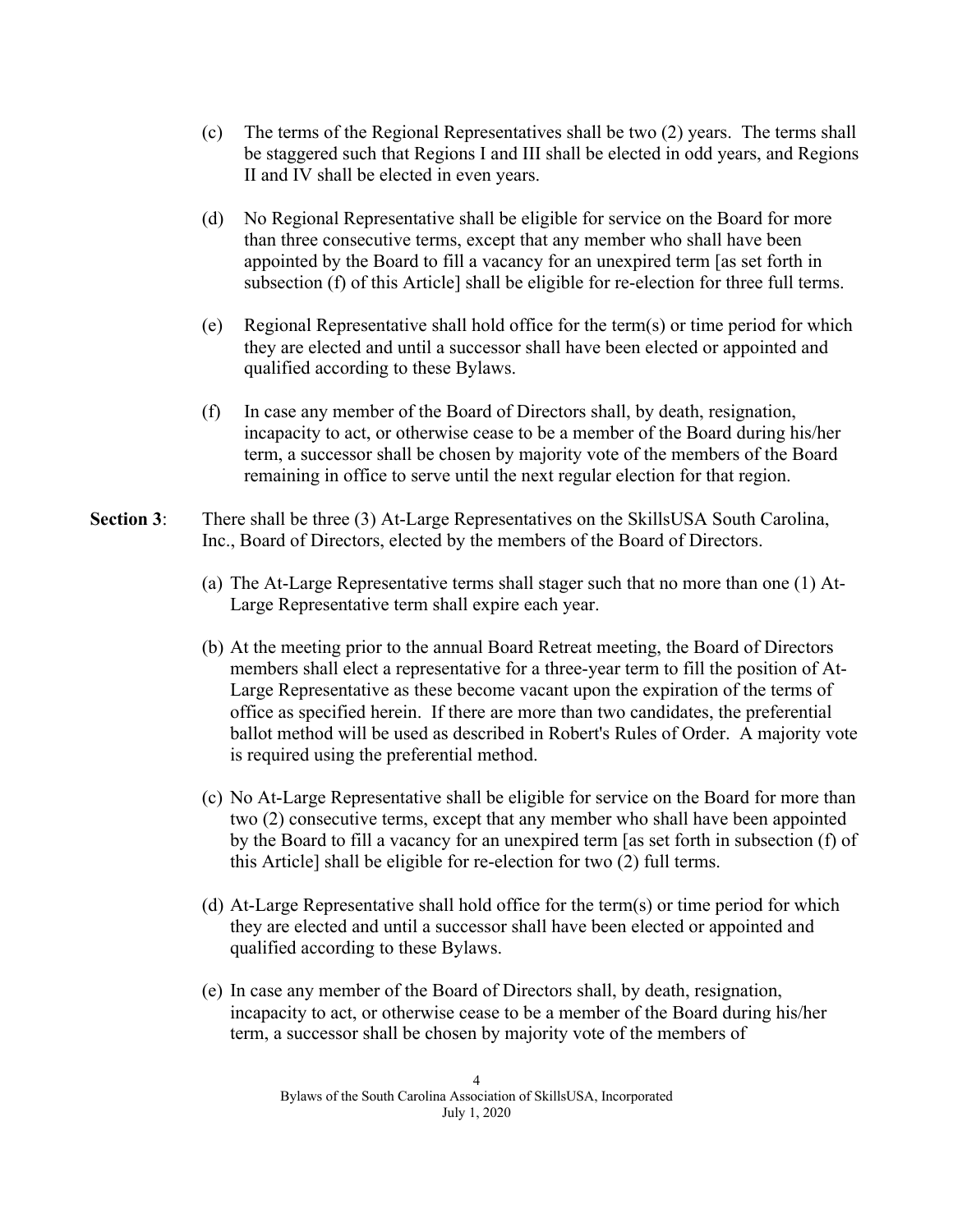the Board remaining in office to serve until the next Board meeting at which time an election shall be held for a new term.

- **Section 4**: There shall be business/industry representatives on the Board of Directors in such a number as to reflect 34% or more of the Board of Directors (not including Ex-Officio). These members shall be appointed as follows:
	- (a) Each term shall be for three (3) years, and no member may serve more than three consecutive terms, except that any member who shall have been appointed by the Board to fill a vacancy of an unexpired term shall be eligible for reappointment for three full terms.
	- (b) In case any member in this category shall, by death, resignation, incapacity to act, or otherwise cease to be a member of the Board during his/her term, a successor shall be chosen by majority vote of the members of the Board remaining in office to serve the remainder of the unexpired term.
	- (c) Positions in this category shall be approved by majority vote of the full Board present at a duly called meeting.
	- (d) Members appointed shall:
	- o be representative of their respective organizations with the full knowledge and endorsement of their organization. Travel expenses related to participation are expected to be paid by the member's organization.
	- o represent state, regional or national-level organizations.
	- o be selected based upon the volunteer or financial commitments made to South Carolina Association of SkillsUSA by their organization and their individual personal contributions of service or personal abilities to be brought to the Board of Directors.
- **Section 5:** There shall be two (2) representatives from the South Carolina Technical College system. One (1) representative shall come from the faculty and one (1) representative shall come from administration.
- **Section 6:** There shall be a minimum of one (1) but no more than two (2) representatives from the South Carolina Office of Career and Technical Education. These representatives shall be ex-officio members of the Board.
- **Section 7:** There shall be two (2) representatives from the South Carolina Career and Technical Education Administrators Association. These representatives shall be ex-officio members of the Board.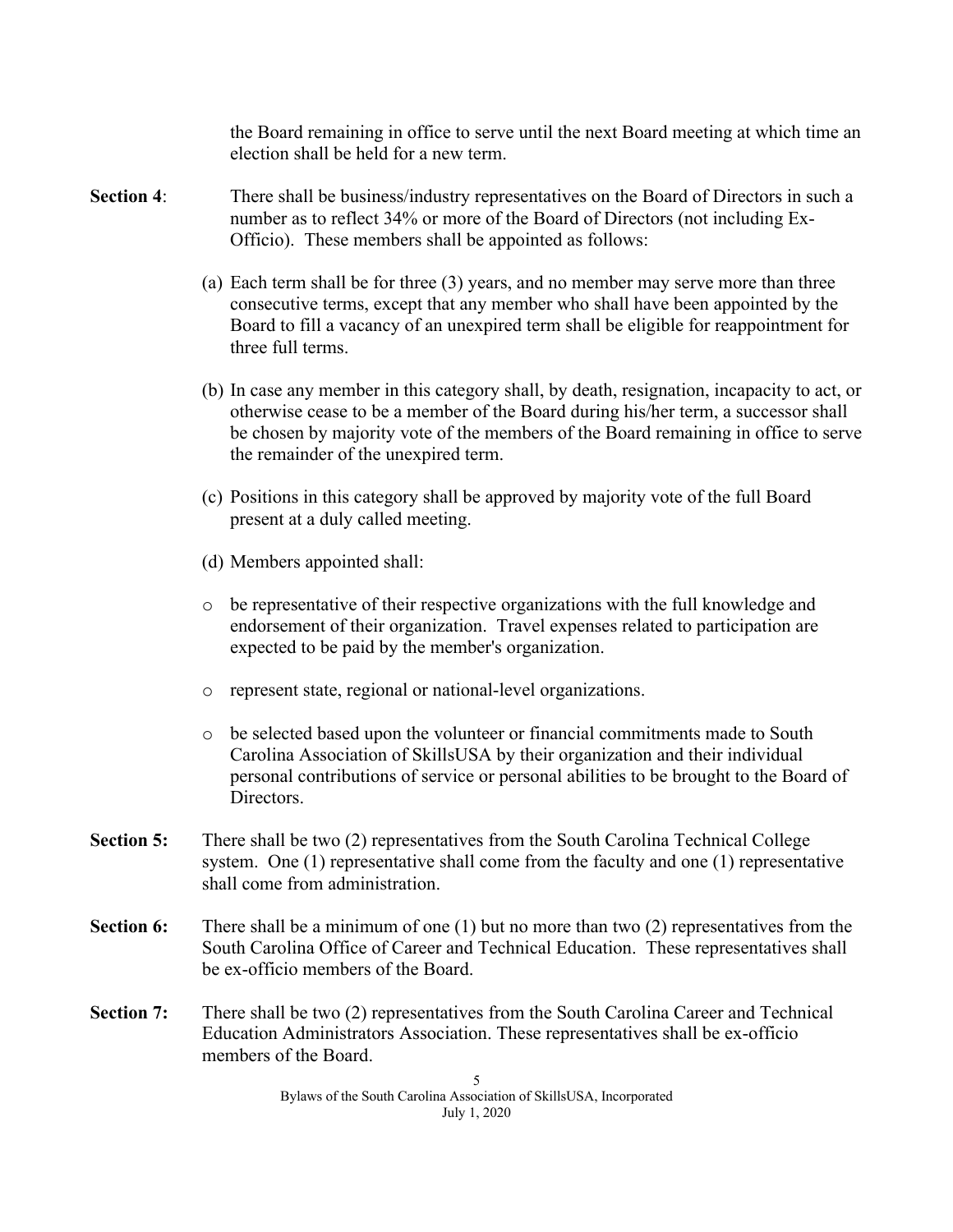- **Section 8:** There shall be one (1) but no more than two (2) representatives from the SkillsUSA South Carolina Alumni and Friends Association. These representatives shall be exofficio members of the Board.
- **Section 9:** The board may also appoint members' emeritus, usually former members of the board, who can bring advice/counsel to the board. The emeritus positions have no voting privileges.
- **Section 10:** Newly elected or appointed members of the Board of Directors shall assume their offices and duties beginning July 1. All terms of office shall begin at this time.
- **Section 11:** Removal of Board Members: Board members are expected to fulfill their duties as members of the Board of Directors, including attending all meetings of the Board of Directors. If any Board member fails to attend two (2) meetings of the Board of Directors or fails to perform the duties of the office to which he/she is elected, as described in the Bylaws, the Board of Directors may call for a removal hearing. A written notice must be mailed to the Board member in question no less than 10 days prior to such hearing. The Board member will be asked to submit a letter stating valid reasons for absences. After a fair hearing is conducted by the Board of Directors, a vote of removal shall require a two-thirds vote in order to remove the Board member in question. The vacated office shall then be either assigned by the appropriate organization or elected by the respective Regional Advisory Committee.
- **Section 12:** The Board of Directors may, by resolution adopted by a majority of the Board members in office, designate and appoint a committee composed of three members to have and exercise such powers of the Board of Directors as the Board may, by resolution, delegate to such committee.
- **Section 13:** The Board of Directors may elect board members, the Executive Director, and/or individual volunteers to advisory committees as necessary and appropriate to conduct business in accordance with the Bylaws of this Corporation. These committees may include, but are not limited to, a Business and Industry Partners Committee. These committees shall be formed by a majority vote of the Board of Directors and shall have a specific purpose that is directly related to the execution of the roles and duties of the Board of Directors. When appropriate, these committees shall not be permanent and shall be dissolved by majority vote of the Board of Directors or when their directives have concluded.
- **Section 14**: The Board of Directors shall establish reasonable annual membership dues for its chartered school chapters.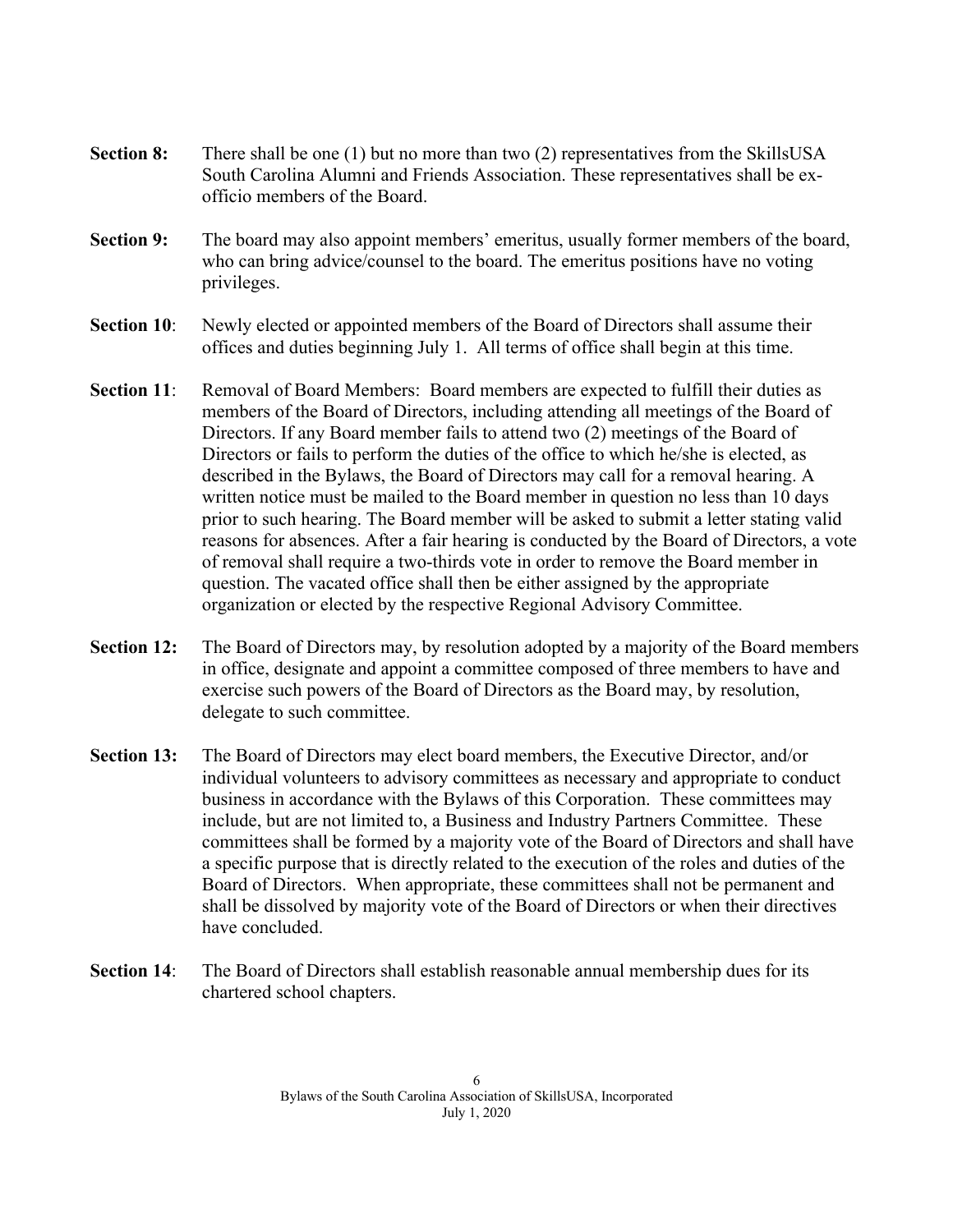# **ARTICLE V**

### *Meetings of the Board of Directors*

| <b>Section 1:</b> | The outgoing Chair shall call an organizational meeting conducted in executive session<br>of the Board of Directors within 60 days prior to the annual Board Retreat.                                                                                                                                                                                                          |
|-------------------|--------------------------------------------------------------------------------------------------------------------------------------------------------------------------------------------------------------------------------------------------------------------------------------------------------------------------------------------------------------------------------|
|                   | The outgoing Chair shall preside over the election of all board officers for the new<br>(a)<br>year.                                                                                                                                                                                                                                                                           |
|                   | The new Chair may begin immediately to organize the new board into committees<br>(b)<br>and for the work of the next year.                                                                                                                                                                                                                                                     |
| <b>Section 2:</b> | At all meetings of the Board of Directors, the members of the Board present shall<br>constitute a quorum for the transaction of business.                                                                                                                                                                                                                                      |
| <b>Section 3:</b> | The Board of Directors shall meet at least once per quarter. All Board meeting dates<br>will be posted on the website. The minutes for each meeting of the Board of Directors<br>shall also be posted on the website of this organization. At all meetings, where these<br>Bylaws are silent on matters of procedure, Robert's Rules of Order, Newly Revised,<br>shall govern. |
| <b>Section 4:</b> | Special meetings of the Board of Directors shall be held at such time and place, or by<br>telephone conference call, as the President or the Executive Director shall designate.                                                                                                                                                                                               |

**Section 5:** A vote of the Board of Directors may be taken by electronic means.

# **ARTICLE VI**

# *Officers*

- **Section 1:** The officers of the Corporation shall consist of:
	- o Board Chair
	- o Board Vice Chair
	- o Board Secretary
	- o Finance Director (ex-officio)
	- o Executive Director (ex-officio)
	- (a) At the Board meeting prior to the Board Retreat, a Chair, a Vice Chair and a Secretary shall be elected from the Board's membership for a two-year term and may seek re-election.
	- (b) The officers may serve for up to two (2) consecutive terms.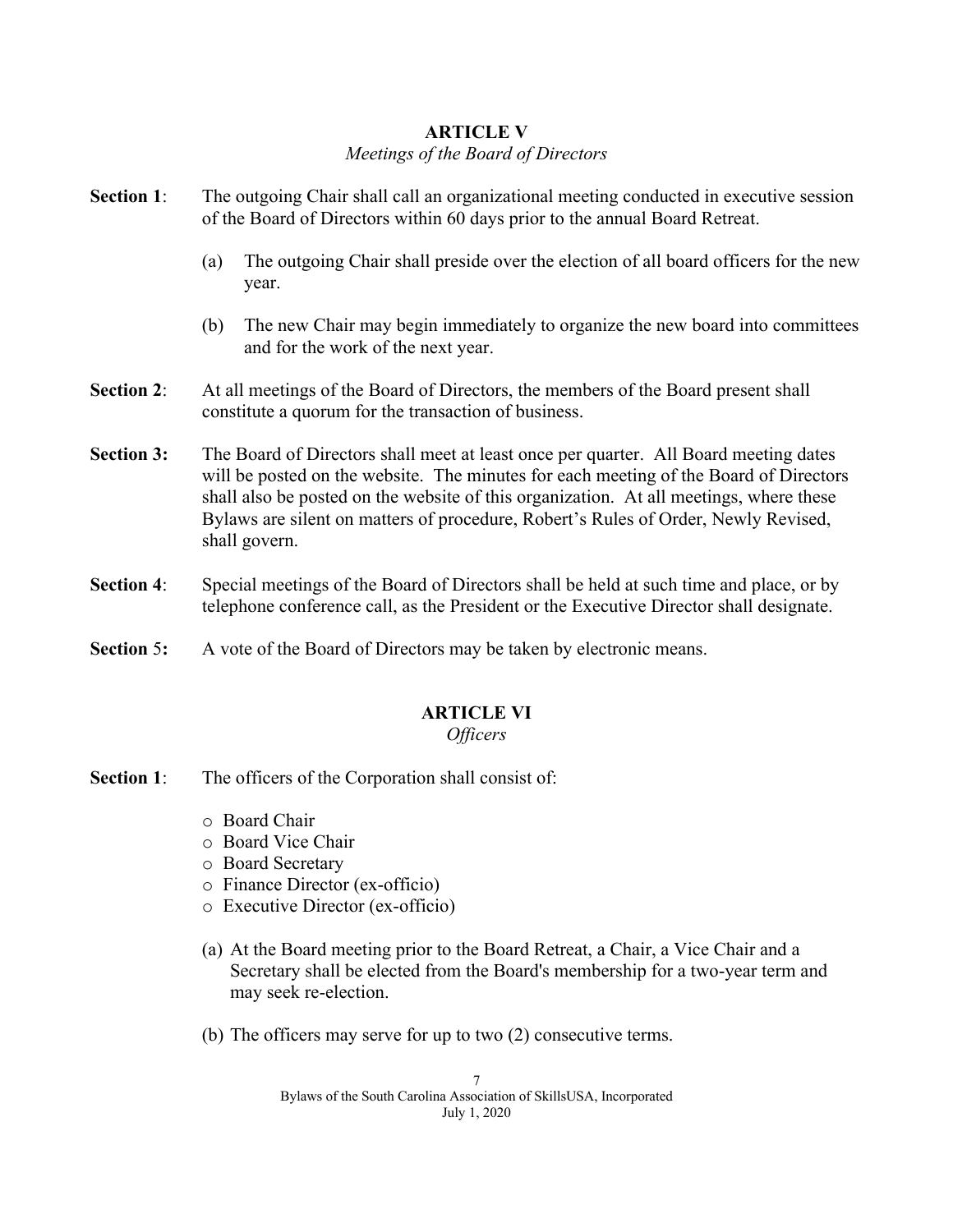- (c) The Board of Directors, at its discretion, will appoint or employ an Executive Director and a Finance Director.
- (d) Ex-officio members may not hold an office.
- (e) The Board of Directors may also elect other officers as necessary to conduct business in accordance with the Bylaws of this organization.
- **Section 2:** The Board Chair shall exercise general supervision over the affairs of the Corporation pursuant to the policies and directives of the Board of Directors and shall have all powers and duties inherent to the office of Chair, including the power and duty of presiding over the meetings of the corporation and the Board of Directors.
- **Section 3:** The Board Vice Chair, in the absence or disability of the Chair, shall exercise all the duties and powers of the Chair in the management of the affairs of the corporation and, at all other times, shall have such duties as may be delegated to him/her by the Board of Directors.
- **Section 4**: The Board Secretary shall be charged with the care and keeping of the corporate records and minutes and shall exercise all duties inherent to the office of secretary.
- **Section 5**: The Executive Director shall be the Executive Director of the Corporation, with full authority to conduct its affairs under the general supervision of the Chair and the Board of Directors. The Executive Director shall sign all instruments in the name of and under the seal of the Corporation, shall attend all meetings of the Board of Directors, shall give notice of all meetings of the Corporation and the Board of Directors and shall perform all such other duties as may be assigned to him/her by the Board of Directors.

#### **Article VII**

*Regional Representatives* **–** *Establishment, Purpose and Objectives*

- **Section 1:** One (1) individual shall be elected to each region as Regional Representative by members of the Board of Directors. Regional Representatives will be nominated by their CTE Director/Principal. The nominee receiving the most votes will serve as that region's representative. The nomination application will be posted on the South Carolina Association of SkillsUSA website when a vacancy occurs and in electronic communications with Professional Members. Regional Representatives whose term is expiring may submit an application to be considered to continue serving on the Board of Directors, provided that they have not reached the end of their final term on the Board.
- **Section 2:** A minimum of two (2) Regional meetings shall be held each year. A schedule for all meetings shall be posted on the website of this organization. Members of the business,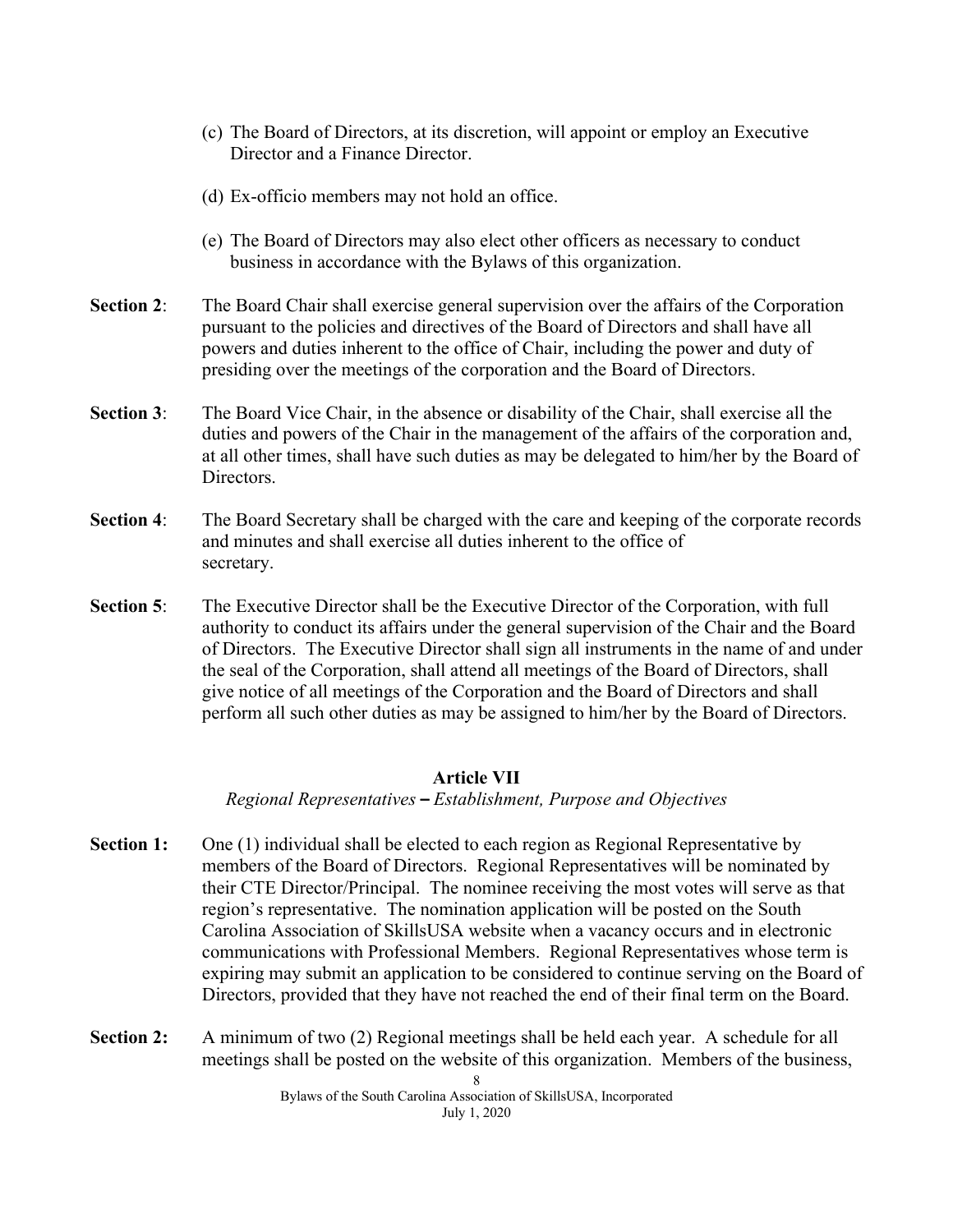education, and SkillsUSA community shall be encouraged to attend, and a forum for these individuals to speak at the meeting shall be offered.

- **Section 3:** Minutes shall be kept by the Regional Representative and provided to the Executive Director within 30 days of the Regional meeting. These minutes shall be posted on the Association's website.
- **Section 4:** The Regional Representative shall serve as the chairperson.

# **ARTICLE VIII**

### *Protection of Funds*

- **Section 1**: The Finance Director and, if required by the Board of Directors, any other officer or employee, shall furnish a bond in such form and with one or more sureties satisfactory to the Board of Directors for the faithful performance of the duties of his/her office. The Corporation shall bear the cost of any such bond(s).
- **Section 2:** The Finance Director shall have the care and custody of the funds, securities, properties, and other assets of the Corporation, shall keep accurate books of account under direct supervision of the Executive Director, and shall perform such other duties as the Board of Directors or the Executive Director may delegate.
- **Section** 3: The funds of the Corporation shall be subject to the draft of the Finance Director, the Executive Director, or a third party to be designated by the Board of Directors of South Carolina Association of SkillsUSA, Inc.
- **Section 4:** All drafts of the Corporation will require co-signature by two of the designated parties and shall be subject to the draft of no other person(s). The books of account shall be reviewed annually by a Certified Public Accountant.
- **Section 5:** Any subsidiary accounts established by South Carolina Association of SkillsUSA shall be approved by the Board of Directors. Draft signatures for these accounts shall be approved by the Board of Directors. These accounts shall be reviewed as part of the annual review of the book of account.
- **Section 6:** All South Carolina Association of SkillsUSA funds shall be deposited in a bank designated by the state Board of Directors.
- **Section 7:** All funds shall be disbursed by check requiring two signatures. The South Carolina Association of SkillsUSA Executive Director and Finance Director of the Board of Directors shall sign the checks. Funds may also be disbursed by SkillsUSA South Carolina credit/debit card or direct electronic payment.